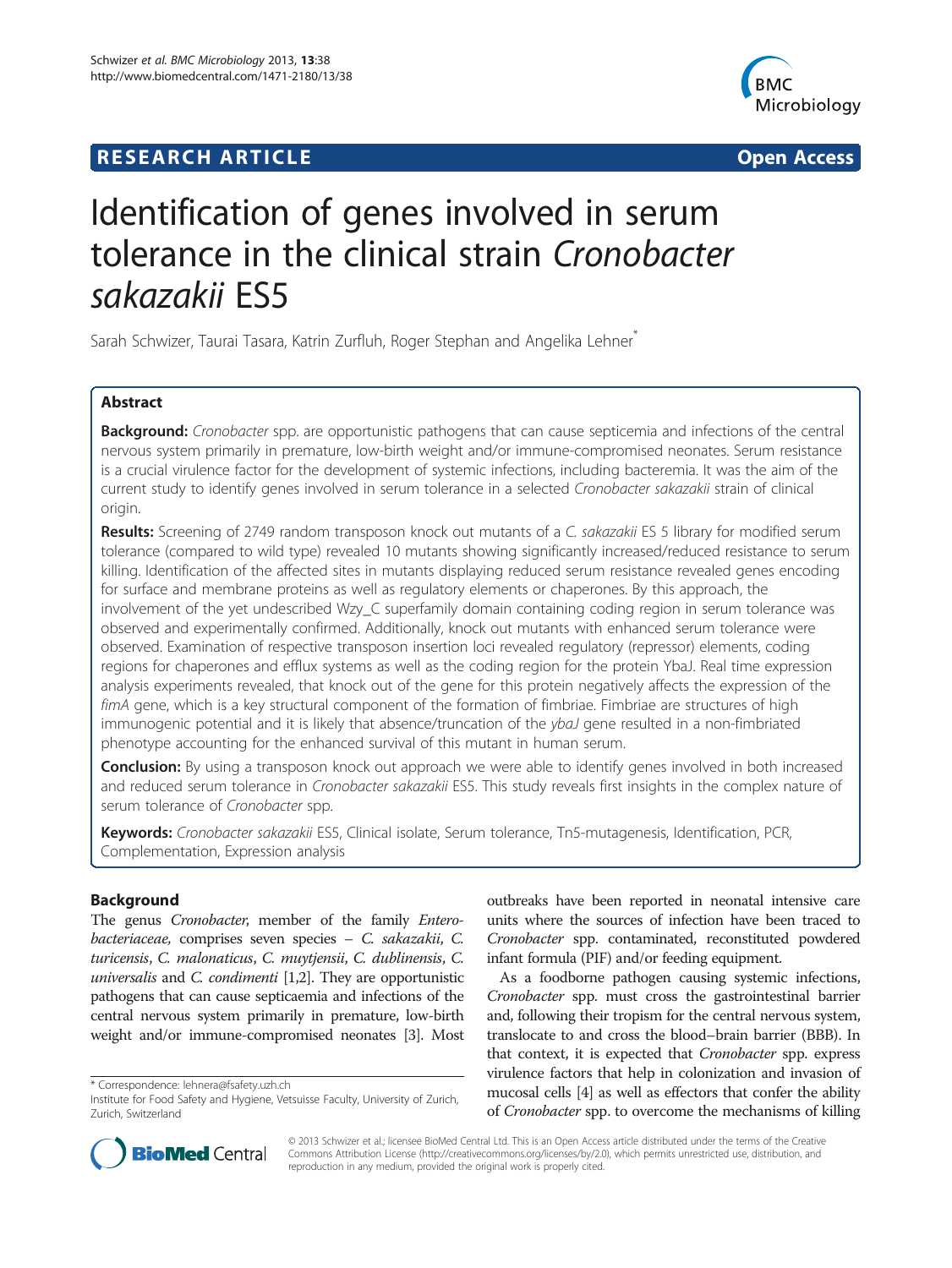by serum components and/or the human complement system [\[5,6\]](#page-7-0).

Microbes that cause invasive infections have evolved strategies to protect themselves against the bactericidal action of the serum/complement. Structures of the bacterial cell surface, such as capsules, LPS and outer-membrane proteins have been identified as being responsible for the complement resistance of bacteria [[6,7](#page-7-0)]. For Cronobacter spp. it has been shown, that the outer membrane protein Omp A contributes significantly to the survival of the bacteria in the blood [\[8\]](#page-7-0).

In a more recent study an outer membrane protease Cpa has been identified as a factor that activates plasminogen, thus mediating serum resistance in C. sakazakii [[9\]](#page-7-0). However, it has been demonstrated, that there is a considerable degree of variation among Cronobacter spp. isolates with respect to their ability to resist serum complement [\[10\]](#page-7-0). In a pilot study a set of Cronobacter isolates (all species, subspecies) from various origins (clinical, environment, milk powder) was tested for their capacity to survive in human blood and the clinical isolate Cronobacter sakazakii ES5 was identified as the most tolerant strain (i.e.  $\leq 2 \log$ ) reduction during incubation in 50% human pooled serum for 120 min) among the Cronobacter sakazakii isolates tested (data not shown).

This strain was selected for further experiments aiming for the identification and analysis of genes involved in this feature.

# Results and discussion Identification of genes involved in modified serum tolerance in C. sakazakii

Screening of 2749 random mutants from a C. sakazakii ES5 Tn5 library for modified serum tolerance revealed 10 candidates for which a significantly increased/reduced tolerance to serum killing (as compared to the wild type) was confirmed. In Figure 1 the variations in the survival of the mutants expressed as log variation (y-axis) over time (x-axis) is depicted. Serum sensitivity was expressed in log variations (number of cfu m $l^{-1}$  after incubation in 50% human pooled serum (HPS) for 60 and 120 min  $(T_{60}, T_{120})$  the number of cfu ml<sup>-1</sup> of non- serum exposed inoculum  $(T_0)$ . By referring the counts after incubation to  $T_0$ , the inoculum variations were corrected for all experiments.

Only mutants for which a single transposon insertion in the chromosome was confirmed were subjected to the subsequent mapping experiments. The sequences obtained were subjected to similarity searches at the NCBI website.

Table [1](#page-2-0) summarizes the affected coding regions for the mutants, the closest homologue on the amino acid level and description of the putative function of the protein.

Identification of the respective mutated sites from mutants displaying reduced serum resistance included



genes coding for surface and membrane proteins (67.1, BF4), (transcription) regulatory genes (51\_C4, 51\_C6) as well as a DnaJ domain containing protein (69\_F1). Mutant  $67_1$  represents a knock out in the *igaA* coding gene. This non-pigmented mutant has been identified in the study by Johler et al. (2012) but was not subject of further investigation in this study [[11\]](#page-7-0). However, this protein was identified in Salmonella Typhimurium as a membrane protein that attenuates the response of the RcsCDB signalling system to environmental stress. The Rcs two component system is known to be involved in the (positive/negative) regulation of a number of target genes including biofilm formation and pathogenicity. Thus, it has been reported, that the constitutive activation of this system dramatically attenuates Salmonella virulence [[12\]](#page-7-0).

Mutant BF4 was originally described in the study by Hartmann et al. (2010) where it was found to produce less biofilm on polystyrene [[13\]](#page-7-0). The transposon insertion affected a site with 100% homology to the locus ESA\_04103 of the *C. sakazakii* ATCC BAA 894 genome (CP000783.1) to which the annotation hypothetical protein was available at that time. However, BLASTx analysis of the respective protein reveals homology to proteins containing a conserved Wzy\_C superfamily domain. The coding region for this protein must not be confused with the gene for the Wzy protein which is part of the O- antigen gene locus (often referred to as rfb locus in Enterobacteriaceae) located between ESA\_01177 and ESA\_01190 the function of which is annotated as O-antigen polymerase. The O-antigen forms part of the lipopolysaccharide (LPS) in the outer membrane of Gram-negative bacteria and is one of the most variable constituents on the cell surface. There are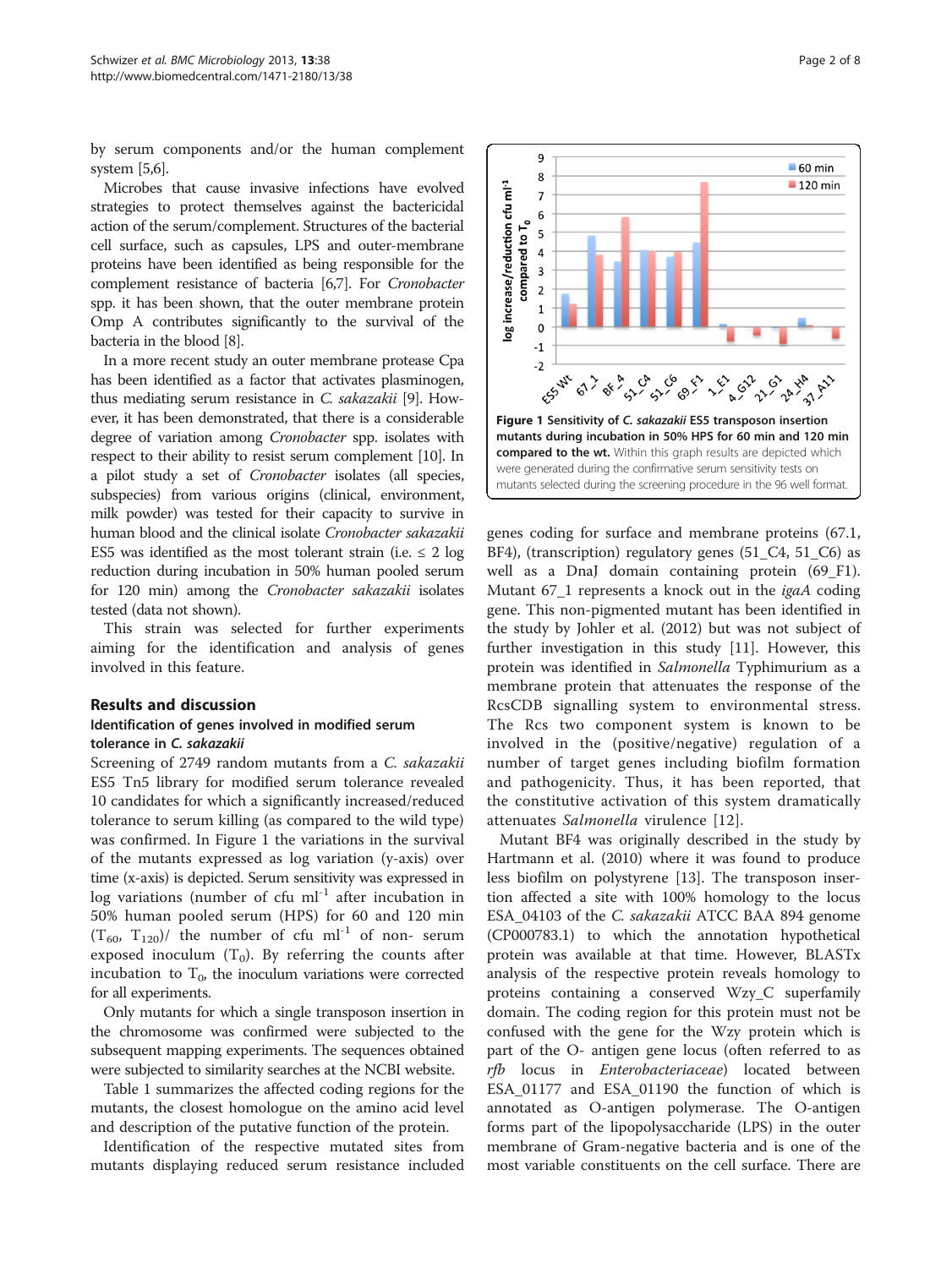|                                    | Annotation                    |                                                 |                                                     |                                                                                                |  |
|------------------------------------|-------------------------------|-------------------------------------------------|-----------------------------------------------------|------------------------------------------------------------------------------------------------|--|
| Mutant                             | Phenotype                     | Locus tag closest<br>homologue blastx/organism  | <b>Protein Name</b><br>(max ident aa)               | <b>Description</b>                                                                             |  |
| $67.1^a$                           | Reduced serum<br>resistance   | ESA 04343/Cronobacter<br>sakazakii BAA-894      | Putative uncharacterized<br>protein (100%)          | Putative membrane protein IgaA homolog<br>(C. turicensis z3032)                                |  |
| BF4 <sup>b</sup>                   | Reduced serum<br>resistance   | ESA_04103/Cronobacter<br>sakazakii BAA-894      | Putative uncharacterized<br>protein (100%)          | Hypothetical protein, conserved domain: Wzy_C<br>superfamily O-antigene ligase                 |  |
| $51_C4^c$                          | Reduced serum<br>resistance   | ESA 03258/Cronobacter<br>sakazakiiBAA-894       | DNA binding transcriptional<br>regulator FruR (99%) | Fructose repressor                                                                             |  |
| $51 \text{\_C6}^c$                 | Reduced serum<br>resistance   | CSE899_07155/Cronobacter<br>sakazakii F899      | Hypothetical protein (100%)                         | FadR, GNTR family of transcriptional regulator, winged<br>helix-turn helix DNA binding domain. |  |
| $69$ F1 $\textdegree$              | Reduced serum<br>resistance   | ESA_01368 Cronobacter<br>sakazakii BAA-894      | Hypothetical protein (98%)                          | DnaJ domain protein                                                                            |  |
| $1$ <sub><math>E1</math></sub> $c$ | Increased serum<br>resistance | CSE899_13864 Cronobacter<br>sakazakii E899      | CutC (100%)                                         | Copper homeostasis protein Uncharacterized protein involved in copper resistance               |  |
| 4 $G12^c$                          | Increased serum<br>resistance | ESA 03283 Cronobacter<br>sakazakii ATCC BAA-894 | Hypothetical protein (99%)                          | DjlA                                                                                           |  |
| $21_G1^c$                          | Increased serum<br>resistance | ESA 02809/Cronobacter<br>sakazakii BAA-894      | Hypothetical protein (99%)                          | Hha toxicity attenuator, YbaJ "biofilm formation regulator"<br>C. sakazakii F899               |  |
| $24_H4^c$                          | Increased serum<br>resistance | ESA 03832/Cronobacter<br>sakazakii BAA-894      | Hypothetical protein (100%)                         | ribonuclease activity regulator protein RraA                                                   |  |
| $37\_A11c$                         | Increased serum<br>resistance | Ctu 3p00270/ Cronobacter<br>turicensis z3032    | Hypothetical protein (99%)                          | On Plasmid pCtu3 of C. turicensis z3032 - no annotation<br>available                           |  |

<span id="page-2-0"></span>Table 1 Identification and description of affected insertion sites in mutants displaying modified serum resistance in C. sakazakii ES5

<sup>a</sup> obtained from the study by Johler et al., 2010 [[11\]](#page-7-0).<br><sup>b</sup> obtained from the study by Hartmann et al., 2010 [[13](#page-7-0)].<br><sup>c</sup> this study.

currently seven (O1-O7) different O-antigen serotypes described for C. sakazakii and the putative organization of the genes included in the different clusters has been published recently [[14](#page-7-0),[15](#page-7-0)]. As in one of these serotypes (O7), the wzy gene does not seem to be part of the cluster it has been proposed, that a different, yet unknown gene mapping elsewhere in the chromosome may code for this essential function and we further hypothesized that the ESA\_04103 coding region may have been a candidate for this. However, determination of the O-antigen serotype of the C. sakazakii ES5 strain by application of a recently developed PCR based serotyping scheme [[16](#page-7-0)] revealed that this strain belongs to the O2 serotype (data not shown).

As to date there is no experimental data on the involvement of the ESA\_04103 coding region in serum tolerance available, we aimed to investigate whether an intact copy of the ESA\_04103 gene provided in trans to the ESA\_04103 deleted mutant BF4 would restore the serum tolerance to wild type level. Therefore this gene including its putative native promoter region was cloned onto a low copy expression vector and the resulting construct was transformed into BF4 mutant. Serum sensitivity tests were performed using the C. sakazakii ES5 wt strain, the BF4 (ΔESA\_04103) mutant, the BF4 (ΔESA\_04103) mutant containing an empty pCCR9 vector (BF4\_pCCR9) and the

complemented mutant BF4\_pCCR9::ESA\_04103. The results of these experiments are depicted in Figure [2.](#page-3-0) An inactivation around 5 log during incubation in 50% human serum for 120 min was observed in the BF4 (ΔESA\_04103) mutant as well as the mutant containing the low copy vector pCCR9, whereas the survival of the mutant with supplied vector pCCR9 and ESA\_04103 was restored to 4 log reduction cfu ml<sup>-1</sup> compared to  $T_0$ compared to the wt with 1.2 log reduction. We could, however, not completely restore the serum survival to wild type levels in the complemented mutant. This may be explained (in part) by the unknown copy number of the mRNA for this gene in the wild type during incubation in serum and/or by possible polar effects.

Mutant 69\_F1 was identified to be affected in a gene coding for a DnaJ domain family protein. Members of this family are essential for their interaction with DnaK chaperone and activation of its ATPase activity. In Edwardsiella tarda it was recently demonstrated that DnaJ and DnaK play a crucial role in general bacterial virulence, in blood dissemination capacity [[16](#page-7-0)].

Interestingly, by using the Tn5 approach we found an equally high number of knock out mutants, that showed an enhanced survival in human serum compared to the wild type. One of the obvious possibilities to explain this phenomenon would be the knock out of regulatory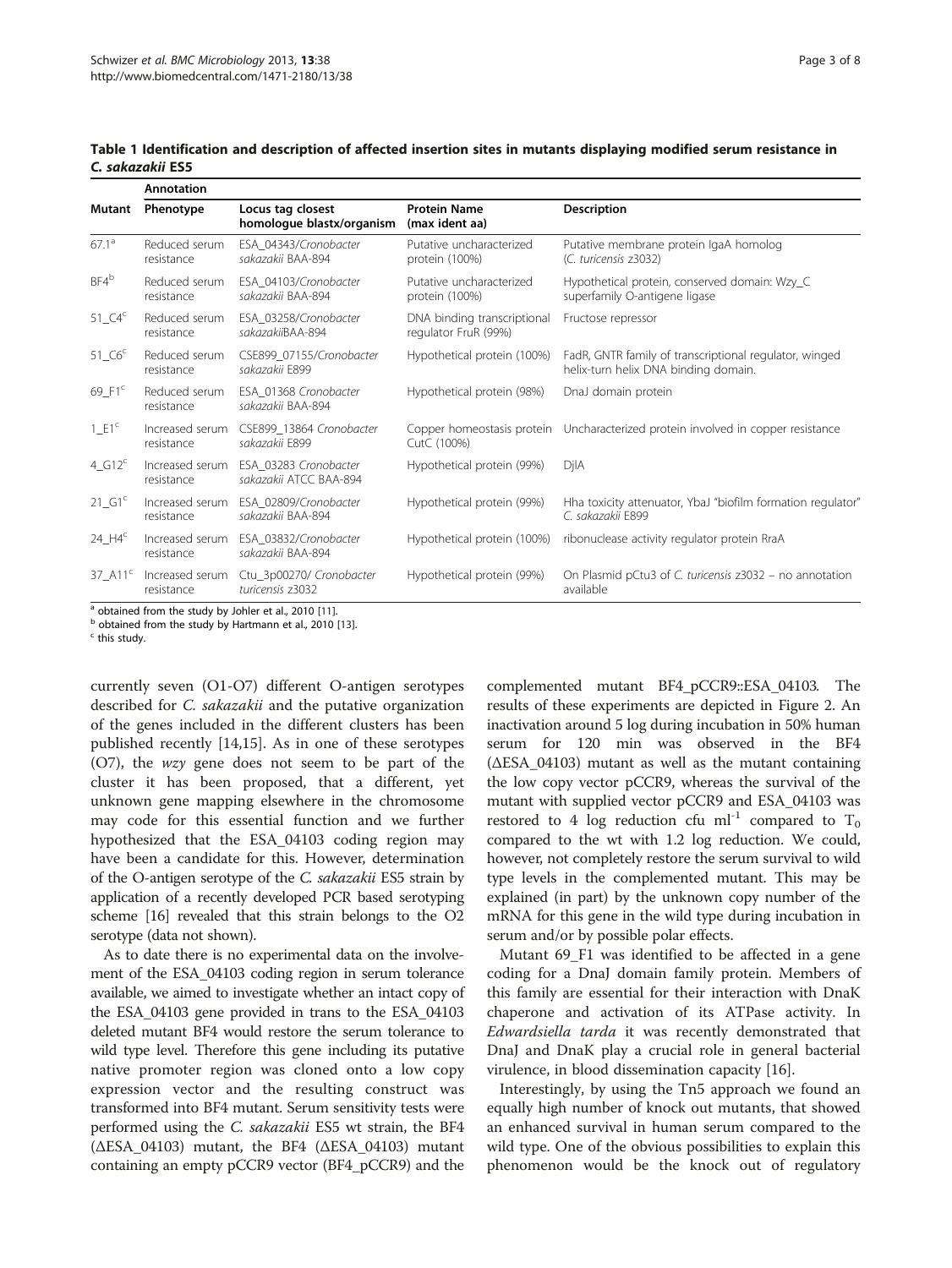<span id="page-3-0"></span>

elements (repressors) which would lead to a subsequent activation/constitutive expression of the respective phenotype. Mutant 24\_H4 ( $\triangle$ rraA) may fall into this category. The region affected by the transposon in this mutant shows homology to the ribonuclease regulator protein RraA. This protein acts as an inhibitor of the essential endoribonuclease RNase E, which itself plays a crucial role in global mRNA metabolism as well as in the maturation of functional RNAs such as rRNAs, tRNAs, tmRNA, and small regulatory RNAs [\[17-20](#page-7-0)]. However, Lee et al. [[21\]](#page-7-0) demonstrated that ectopic expression of RraA itself affects the abundance of more than 700 transcripts in Escherichia coli, thus making it difficult to hypothesize upon the influence of the knock out of this gene on the enhanced survival of the mutant in human serum.

More surprising was the finding that deletions in genes putatively coding for (co-)chaperones lead to an enhanced survival in human serum. One of those, namely 4\_G12  $(\Delta di | A)$ , is a member of the J-domain protein family. DjlA can substitute for DnaJ co-chaperone [\[22](#page-7-0)] and seems to have multiple functions. However, it has also been described that DjlA negatively regulates the response of the two component RcsCDB signaling system to envelope stress. The Rcs signal transduction system positively regulates the expression of many different genes among those are the ones forming the capsular polysaccharide synthesis operon *(cps)* [[23\]](#page-7-0). The expression of capsules may provide protection from serum killing components (see above). In a study by Shiba et al. [\[24\]](#page-7-0) it was demonstrated that djlA deletion resulted in increased

activation of the Rcs system. This might positively regulate cps transcription.

Mutant 21\_G1 (ΔybaJ) exhibiting an enhanced serum tolerance was shown to be affected in a gene coding for the YbaJ protein. It has been proposed that YbaJ and its adjacent protein Hha may form a so called toxin-antitoxin pair where YbaJ (antitoxin) negatively regulates the expression of Hha (toxin), the latter one (among other functions) serving as a repressor for type 1 fimbriae [[25](#page-7-0)]. Type 1 fimbriae are highly immunogenic, thus a strain not expressing these structures may have an advantage in survival during exposure in human serum [[26](#page-7-0)].

In the present study we further examined the hypothesis that the disruption of the regulatory gene ybaJ may lead to an activation of the Hha protein which in turn would negatively influence transcription of the key fimbrial structural gene fimA. RT-qPCR experiments were performed in order to quantify hha and fimA mRNA levels in the C. sakazakii ES5 wt and mutant  $21_G1(\Delta yba)$  strains, before and after exposure to human serum. The levels of fimA mRNA were more than 4.5 log lower in the mutant 21\_G1( $\Delta y$ baJ) strain compared to the C. sakazakii ES5 wt strain. The hha mRNA levels were for the mutant compared to the wt 5 log lower and not like expected higher, suggesting that the deletion of the *ybaJ* gene did not result directly in a de-repression/ activation of the hha gene in our experimental set up (Figure [3](#page-4-0)). Our results rather suggest that  $ybaJ$  itself may be involved in the regulation/activation of the expression of the type 1 fimbriae in C. sakazakii.

#### Conclusions

By using a transposon knock out approach we were able to identify structural and regulatory genes in Cronobacter sakazakii ES5, deletion of which resulted in a dramatically reduced capability to survive in serum. Additionally, several mutants were found displaying an enhanced survival in serum as compared to the wild type. Analysis of the genetic elements possibly responsible for this phenotype revealed genes coding for chaperone-like proteins, regulatory (repressor) elements as well as genes for structures or components representing immunogenic targets. The deletion of the *ybaJ* element which is part of the antitoxin-toxin pair YbaJ-Hha resulted in an abolished expression of a key element of the type 1 fimbriae. The absence of the latter most likely accounted for the enhanced survival of this mutant in human serum.

#### Methods

### Bacterial strains and culture conditions

Cronobacter sakazakii strain E5, a clinical strain was used in this study. Wild type and mutant strains, E. coli DH5 alpha as well as plasmids and primers that were included and constructed during the transposon library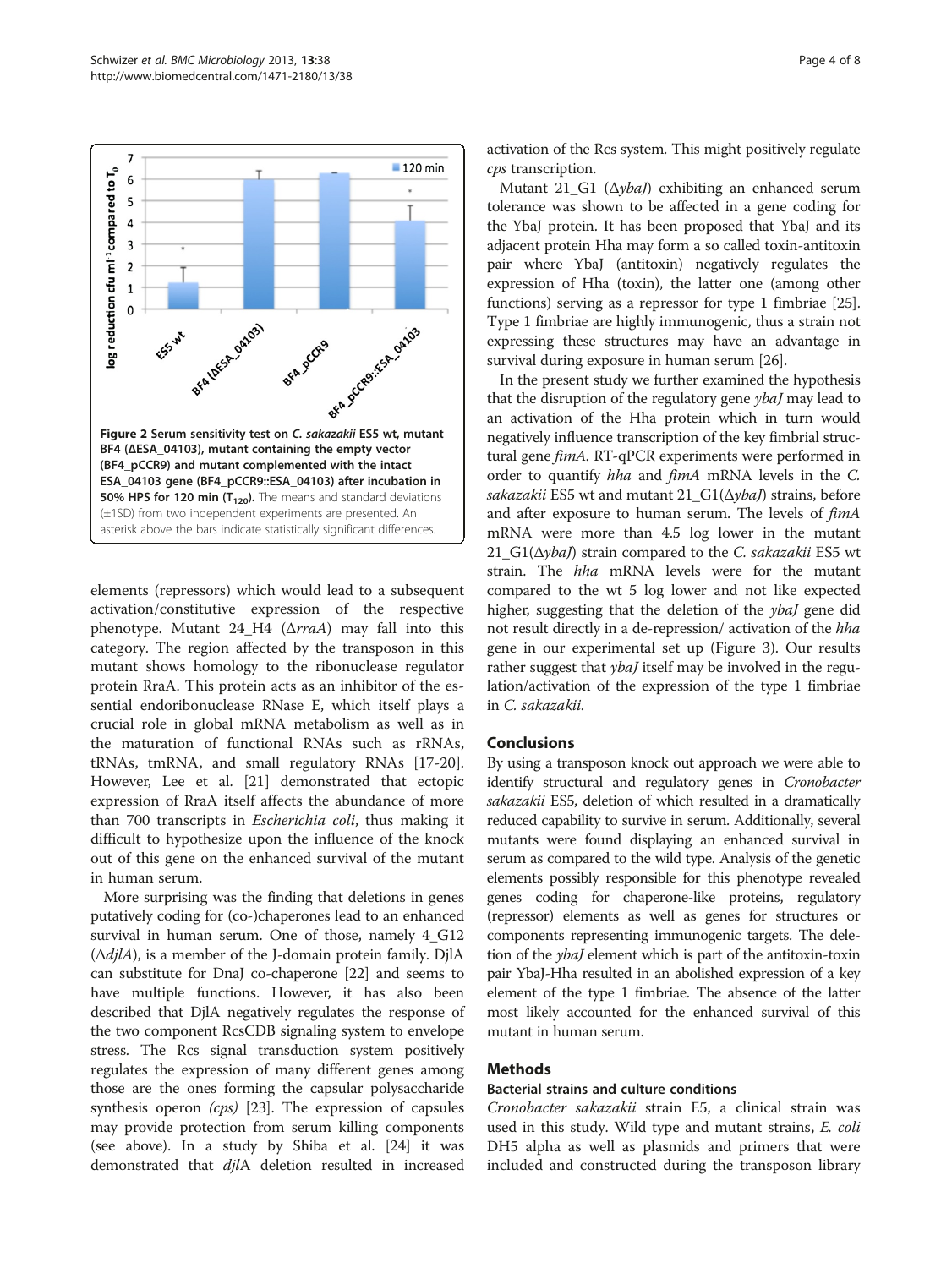<span id="page-4-0"></span>

screening, the mutant complementation (BF4) and the expression (21\_G1) experiments are summarized in Table [2.](#page-5-0) All strains were incubated at  $37^{\circ}$ C in Luria–Bertani (LB) broth, over night with gentle shaking. When appropriate, antibiotics were used at the following concentrations: kanamycin at 50  $\mu$ g ml<sup>-1</sup> and tetracyclin at 50  $\mu$ g ml<sup>-1</sup>.

## Identifcation of transposon mutants modulating serum tolerance in Cronobacter sakazakii ES 5

A random transposon mutant (EZ-Tn5 < KAN-2 > Tnp) library of the clinical isolate Cronobacter sakazakii ES5 [[11,13\]](#page-7-0) was screened for modified (i.e. significant log variation in survival during exposure compared to wild type) survival in 50% human pooled serum (HPS) over a period of 120 min. For these experiments, the mutants were grown in 96 well microtiterplates overnight in LB supplemented with 50 μg/ml kanamycin at  $37^{\circ}$ C. Ten μl of these overnight cultures were transferred into a 96 well screening plate containing 50 μl HPS and 40 μl 0.9% NaCl per well and incubated for 120 min at 37°C ( $T_{120}$ ). Concentrations of bacterial cultures were determined by  $OD_{590nm}$  measurement at T<sub>0</sub> and T<sub>120</sub> and compared to respective wild type measurements. Thresholds of (1) more than 2 times reduction and (2) more than 7 times increase of OD value during incubation for 120 min relative to the wild type values were set in order to identify potential candidates which were subsequently subjected to a confirming serum sensitivity test.

#### Confirmative serum sensitivity tests

LB grown overnight cultures were diluted 1:20 in 10 ml LB and allowed to grow at  $37^{\circ}$ C to  $OD_{590nm} = 0.5$ . Cells were washed twice in 0.9% NaCl, resuspended in 5 ml 0.9% NaCl and diluted to  $10^{-2}$ . These dilutions (=  $10^{0}$ ) served as inoculum for the experiments in 50% human

serum. Concentrations of bacterial inoculations at  $T_0$ were determined by plating 100 ul of  $10^{-3}$ ,  $10^{-4}$  and  $10^{-5}$ dilutions of the inoculum on LB plates and enumeration of CFU after incubation at 37°C overnight. Two hundred fifty μl HPS was mixed with 50 μl of the above mentioned dilution ( $10^0$ , approx.  $10^6$  CFU ml<sup>-1</sup>) and 200 μl of 0.9% NaCl and incubated at 37°C. Survival of the bacterial cells during incubation in 50% HPS was followed by plate count enumeration (plating of 100 ul of a dilution series  $10^{-1}$  –  $10^{-5}$ ) after 60 and 120 min  $(T_{60}, T_{120})$ . Sensitivity during exposure was expressed in log reduction rates as number of bacteria that survived treatment/number of bacteria in non – serum- exposed inoculum =  $T_0$ ). The activity of the human pooled serum (HPS) used for the experiments was tested by comparing cfu ml<sup>-1</sup> determined after incubation of C. sakazakii E5 strain in 50% native or heat inactivated (56 $\rm ^{\circ}C$  for 30 min) HPS for 120 min for each new batch (batch control, data not shown).

During serum sensitivity tests on (pCCR9 vector containing) mutants BF4\_pCCR9 and BF4\_pCCR9:: ESA\_04103, the serum as well as the plate count medium for enumeration was supplemented with kanamycin and tetracycline both at 50  $\mu$ g ml<sup>-1</sup>.

#### Identification of transposon insertion sites

All kits for DNA isolation and purification were obtained from Qiagen (Hilden, Germany) and handled by following the manufacturer's instructions. Unless otherwise stated, chromosomal DNA was isolated using the DNeasy Blood and Tissue kit. Plasmids were extracted with the QIAprep Spin Miniprep or Plasmid Midi kits. DNA fragments from PCRs, restriction digests, and agarose gels were purified using the MinElute PCR Cleanup kit and the MinElute Gel Purification kit, respectively. The concentration of nucleic acids was determined using a Nanodrop ND-1000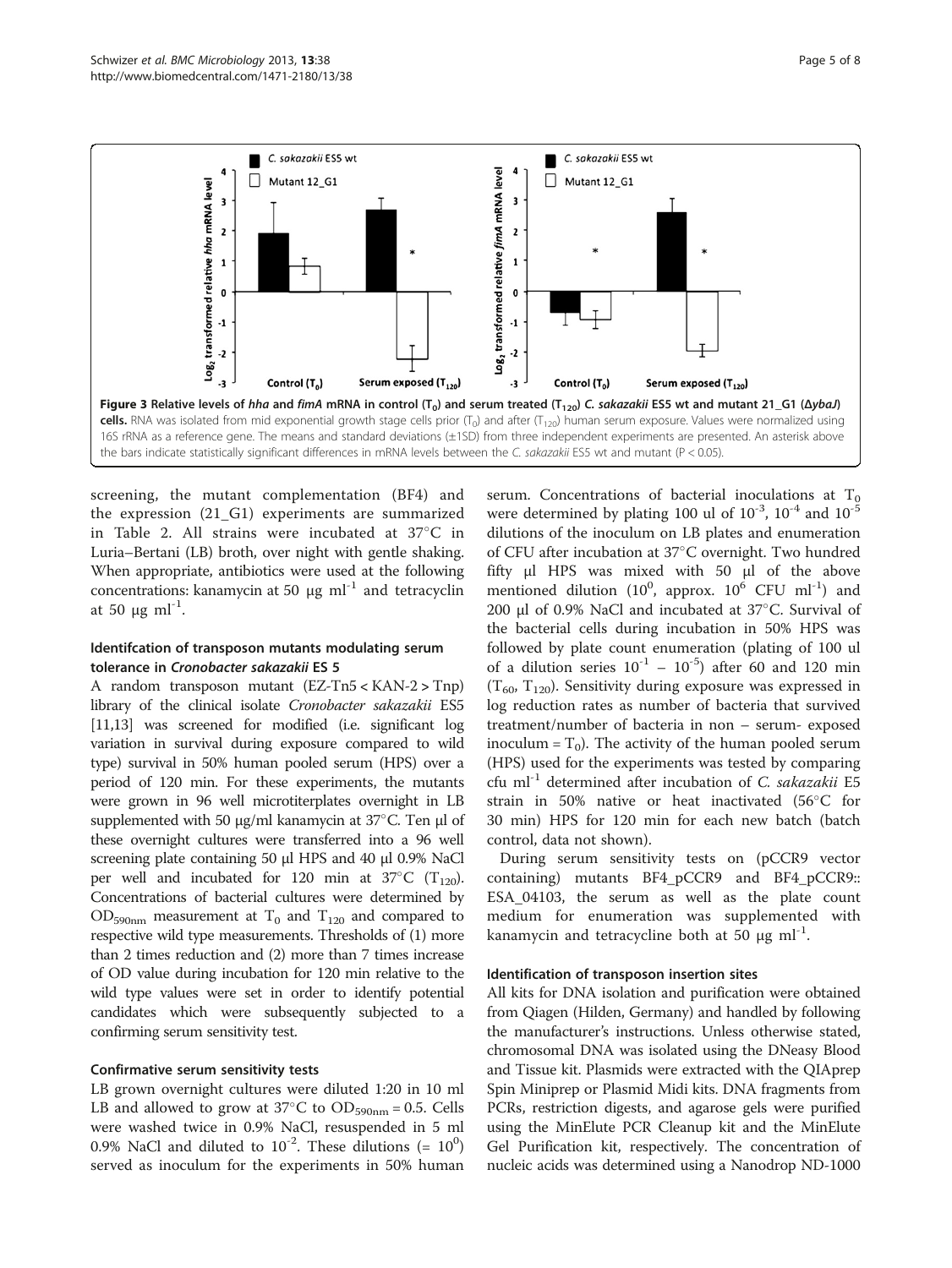| Strains/plasmids/primers     | Genotype/characteristic(s)/sequences                                                                                                    | Source or reference                                |
|------------------------------|-----------------------------------------------------------------------------------------------------------------------------------------|----------------------------------------------------|
| <b>Strains</b>               |                                                                                                                                         |                                                    |
| Cronobacter sakazakii        |                                                                                                                                         |                                                    |
| ES5 (wild type)              | Human isolate                                                                                                                           | Hartmann et al., 2010, Johler et al., 2010 [11,13] |
| BF4 (mutant)                 | $\Delta$ ESA 04103, Kan $^R$                                                                                                            | Hartmann et al., 2010 [13]                         |
| BF4_pCCR9                    | BF4 harboring pCCR9, Kan <sup>R</sup> , Tet <sup>R</sup>                                                                                | This study                                         |
| BF4_pCCR9::ESA_04103         | BF4 harboring pCCR9:: ESA_04103, Kan <sup>R</sup> , Tet <sup>R</sup>                                                                    | This study                                         |
| 21_G1 (mutant)               | $\Delta y$ baJ, Kan $^R$                                                                                                                | This study                                         |
| Escherichia coli DH5 alpha   | F- $\Phi$ 80lacZ $\Delta$ M15 $\Delta$ (lacZYA-argF) U169 recA1 endA1 hsdR17<br>$(rK-, mK+)$ phoA supE44 $\lambda$ - thi-1 gyrA96 relA1 | Epicentre                                          |
| Plasmids                     |                                                                                                                                         |                                                    |
| pUC19                        | High copy cloning/expression vector Amp <sup>R</sup>                                                                                    | Epicentre                                          |
| pCCR9                        | Low copy cloning/expression vector, Tet <sup>R</sup>                                                                                    | Randegger et al., 2000 [28]                        |
| pCCR9::ESA_04103             | pCCR9::ESA_04103, Tet <sup>R</sup>                                                                                                      | This study                                         |
| Primer for sequencing        |                                                                                                                                         |                                                    |
| KAN-2FP1                     | 5'-ACC TAC AAC AAA GCT CTCATC AAC C-3'                                                                                                  | Epicentre                                          |
| pCCR9-F                      | 5'-TTT GAC AGC TTA TCA TCG-3                                                                                                            | This study                                         |
| pCCR9-R                      | 5'-CCT ATG GAA GTT GAT CAG-3                                                                                                            | This study                                         |
| Primer for complementation   |                                                                                                                                         |                                                    |
| BF4f <sup>1</sup>            | 5'-GAC GCC AAG CTT GCG CGA GCC TGC GTT TAA-3'                                                                                           | This study                                         |
| $BF4r^2$                     | 5'- AGT CTG GGA TCC AAA CAT TAT CCT TCT TTA TAG-3'                                                                                      | This study                                         |
| Target/primer for expression |                                                                                                                                         |                                                    |
| ybaJf                        | 5'-CGG CAT GAT ATA GCG CAG-3'                                                                                                           | This study                                         |
| ybaJr                        | 5'-GAT GTG TAT AAG AGA CAG-3'                                                                                                           | This study                                         |
| hhaf                         | 5'-CAA ACC ATT AAC CAA AAC CG-3'                                                                                                        | This study                                         |
| hhar                         | 5'-CGG AAT TTT ATC GTA GAG CTT-3'                                                                                                       | This study                                         |
| fimAf                        | 5'-AAA CCG CGT TTA CTG G-3'                                                                                                             | This study                                         |
| fimAr                        | 5'-GCA ACG GAG TTT GCT T-3'                                                                                                             | This study                                         |
| 16S rRNAf                    | 5'-GTG TTG TGA AAT GTT GGG T-3'                                                                                                         | This study                                         |
| 16S rRNAr                    | 5'-ACT AGC GAT TCC GAC TT-3'                                                                                                            | This study                                         |

#### <span id="page-5-0"></span>Table 2 Material used in this study

<sup>1</sup> Primer sequence is underlined, recognition site for restriction enzyme Hind III is given in bold. <sup>2</sup> Primer sequence is underlined, recognition site for restriction enzyme Bam HI is given in bold.

UV/Vis spectrophotometer (NanoDrop Technologies, Wilmington, DE). Mutants with confirmed phenotype were further subjected to Southern blot analysis in order to determine the chromosomal transposon copy number [[11](#page-7-0)]. Only mutants for which a transposon copy number of one was confirmed were subject of further analysis. Mapping of transposon insertion sites using a subcloning approach was performed as described previously [\[11\]](#page-7-0). In brief, chromosomal DNA of the transposon mutants was digested with SphI. The fragments were ligated into pUC19 (Table 2) digested with the same enzyme. After ligation (12 h at  $16^{\circ}$ C) the construct was electroporated into E. coli DH5 alpha (Table 2). Transformants carrying a plasmid containing the transposon (= kanamycin cassette) were identified by plating the transformants on LB supplemented with kanamycin. Plasmids were extracted from the selected clones, and the transposon-flanking regions were sequenced with primer KAN-2 FP1 (Table 2). Transposon insertion sites were determined by sequencing the junctions between the Tn5 transposon sites and the ES5 chromosomal DNA. All sequencing was outsourced (Microsynth, Balgach, Switzerland). The sequences obtained from each mutant were determined by similarity search using BLASTn and BLASTx at the NCBI website <http://blast.ncbi.nlm.nih.gov/Blast.cgi> [\[27\]](#page-7-0). The original nucleotide sequences obtained for the mutants after sequencing are provided as supplementary data (Additional file [1](#page-7-0)).

The cloning, restriction enzyme analysis, and transformation of C. sakazakii were performed using standard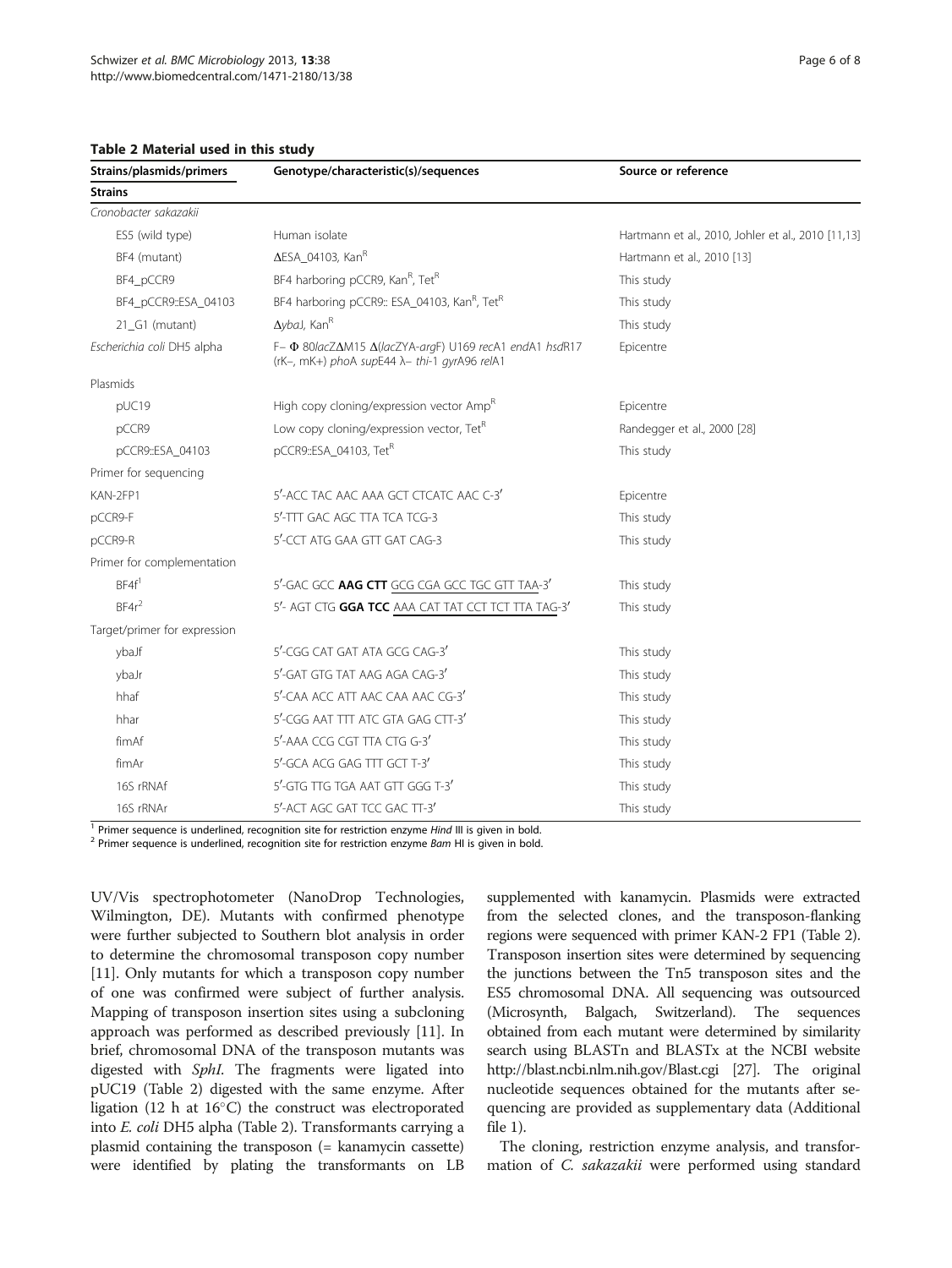techniques. Enzymes and respective buffers were obtained from Roche (Basel, Switzerland) or New England Biolabs (Ipswich, MA).

# Complementation experiment with serum sensitive mutant and BF4 (ΔESA\_04103)

The ESA\_04103 locus was amplified using primer pair BF4f and BF4r (Table 2). This primer pair was designed based on the whole genome sequence of Cronobacter sakazakii BAA-894 (CP000783.1) spanning the region from 4058124 to 4059648, including the putative coding sequence as well as 220 bp upstream of the open reading frame in order to ensure the inclusion of the native promoter. The amplification mix contained 0.4 μM of primers, 1 x AccuPrime (Invitrogen) buffer 2 (60 mM Tris-SO<sub>4</sub> (pH 8.9), 18 mM (NH<sub>4</sub>)<sub>2</sub>SO<sub>4</sub>, 2 mM MgSO<sub>4</sub>, 2 mM dGTP, 0.2 mM dATP, 0.2 mM dTTP, 0.2 mM dCTP, thermostable AccuPrimeTM protein, 1% glycerol) and 2 U AccuPrime Taq DNA Polymerase High Fidelity (Invitrogen). Following PCR conditions were used:  $94^{\circ}$ C for 30 s followed by 35 cycles of  $94^{\circ}$ C for 30 s,  $54^{\circ}$ C for 30 s and 68°C for 120 s.

The resulting PCR products were double digested with the restriction enzymes Hind III and Bam HI and cloned into the low copy vector pCCR9 [\[28\]](#page-7-0) which had been digested with the respective enzymes to create the complementation vector pCCR9::ESA\_04103. The construct was transformed into the BF4 mutant strain by electroporation and transformants were selected on LB agar supplemented with kanamycin and tetracycline. The correct insertion of the desired fragment was confirmed by amplification and sequencing of the insert of a complemented BF4 mutant using primers located on the pCCR9 vector (pCCR9-F and pCCR9-R, Table 2) and employing the conditions as described during the complementation cloning approach. The sequence of the insert is provided in Additional file [1](#page-7-0). Additionally a BF4 mutant containing the pCCR9 vector (BF4\_pCCR9) only (no insert) was created and used together with the complemented strain BF4\_pCCR9:: ESA\_04103 in the serum sensitivity assay as described above. The serum assays were carried out in duplicates (= two independent experiments).

# Serum exposure and RNA purification

An 0.5 ml aliquot of a stationary phase grown culture of the wt and mutant strain was used to inoculate 10 ml of LB and grown to the mid exponential growth stage  $(OD_{590nm} = 0.5)$  at 37°C. Cronobacter cells were washed twice in 10 ml and finally resuspended in 5 ml of 0.9% NaCl solution. Two and half milliliters of the resuspended Cronobacter cells were mixed with 12.5 ml HPS and 10 ml 0.9% NaCl. Aliquots of 10 ml were promptly collected. The mixtures were incubated for 120 minutes at  $37^{\circ}$ C and a second set of aliquots was collected. RNA profiles in

collected aliquots were promptly preserved using the bacterial RNA Protect Reagent (Qiagen). Cronobacter cell pellets were immediately processed or frozen at −70°C for total RNA extraction at a later stage. Total RNA was isolated using the Qiagen RNeasy Plus Mini kit (Qiagen) with minor modifications to the original kit protocol. Cronobacter cells resuspended in 0.5 ml RNeasy Plus Mini Kit lysis buffer (Qiagen) were transferred on to the lysing bead matrix in MagNA lyser tubes and mechanically disrupted in the MagNA Lyser Instrument (Roche Molecular Diagnostics). Two DNA removal steps were incorporated by using a genomic DNA binding column included in the RNeasy Plus Mini Kit as well as by performing an in-column DNAseI (RNase-Free DNase; Qiagen) digestion of the samples bound to the RNA spin column. Total RNA was eluted from the column into 30 μl of RNAse-free water. RNA yields were determined using the Nanodrop ND-1000 spectrophotometer (Nano Drop Technologies, Wilmington, DE). RNA quality was assessed using the Agilent 2100 Bioanalyzer (Agilent Technologies, Santa Clara, CA, USA). Purified RNA was immediately frozen  $-70^{\circ}$ C for long-term storage.

# DNA synthesis and quantitative real time PCR

The synthesis of cDNA was performed using the Quantitect Reverse Transcription Kit (Qiagen). One microgram of total RNA was reverse transcribed to cDNA in 20 μl. Generated cDNA was amplified by quantitative real-time PCR using the Light Cycler 480 instrument (Roche Molecular Diagnostics, Rotkreuz, Switzerland). Primers used for the amplification of the target (hha and fimA) and reference (16S rRNA) genes are listed in Table 2. Primers were designed using the LC probe design software (Roche Molecular Diagnostics, Penzburg, Germany). Quantitative real-time PCR mixtures contained Light Cycler R 480 SYBR Green I Master (5 μl), forward and reverse primer mixture (2.5 μl) and 100 ng of the cDNA template  $(2.5 \mu l)$ . The PCR cycling conditions were as previously described [\[29](#page-7-0)]. Reference gene validation was performed as previously described [[30](#page-7-0)], and this established that 16S rRNA mRNA levels were suitable for normalization of relative mRNA quantification under experimental conditions of the present study. The hha and fimA mRNA levels were quantified relative to the 16S rRNA reference gene and the Light Cycler 480 Relative Quantification Software (Roche Molecular Diagnostics). The relative hha and fimA mRNA levels obtained after normalization were log converted and data shown are based on the means and standard deviations from three independent assays. The statistical significance of differences in hha and fimA mRNA levels between Cronobacter wt and mutant strains were analyzed using t-tests,